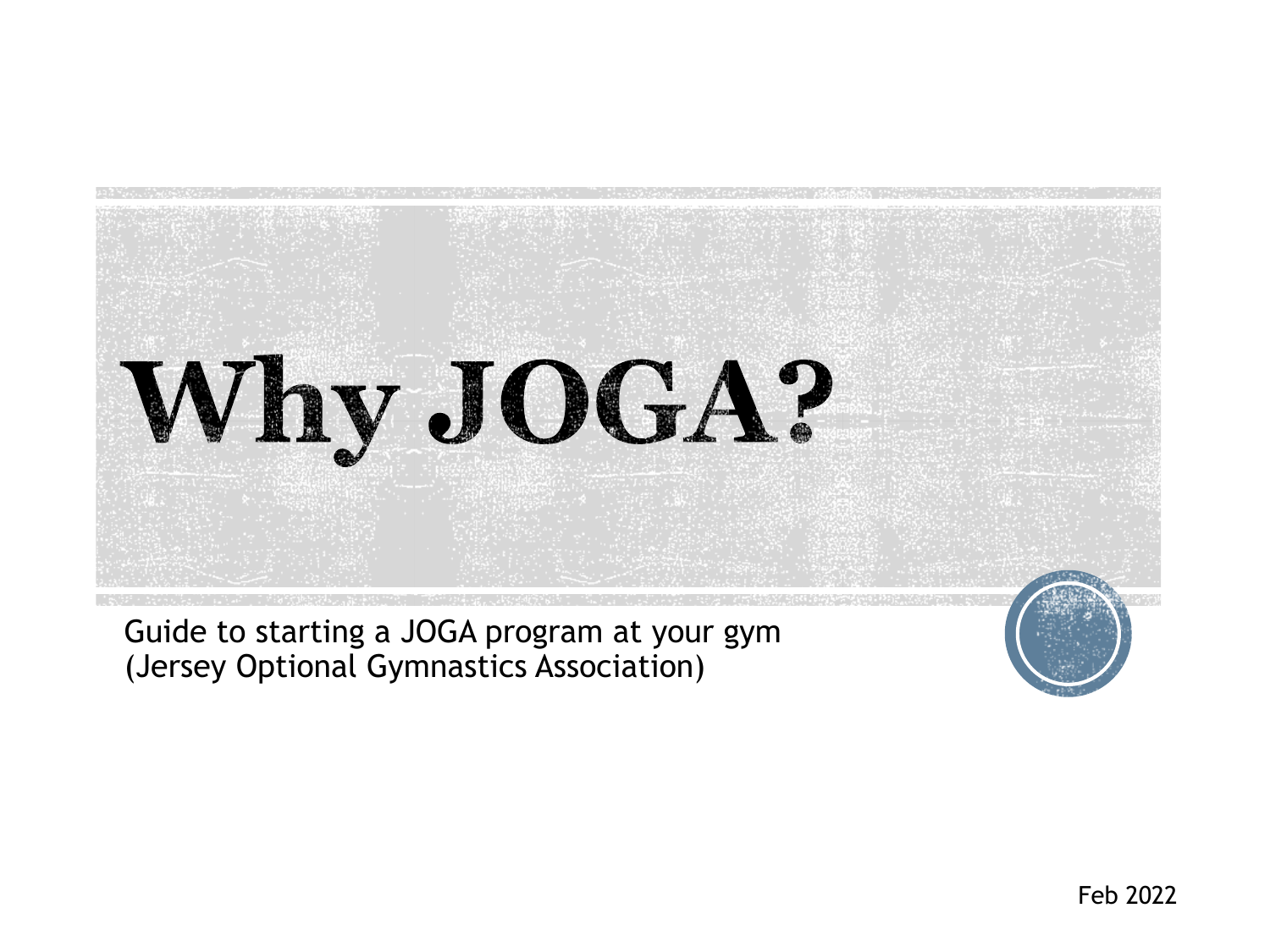# **What is JOGA?**

- JOGA stands for Jersey Optional Gymnastics Association.
- It is a gymnastics league that was started in 1999 by judges in New Jersey. All members are clubs in New Jersey.
- The league is member run, which means the coaches determine the rule changes each year by vote at the annual meeting. The league rules move along with the needs from the athletes and coaches.
- The goal of JOGA has always been to make competitive gymnastics accessible.
	- Reduced training hours JOGA programs typically train between 4 and 12 hours depending on skill level and program needs.
	- Reduced costs JOGA local meets are capped entry fees. This along with the reduced training hours and only local meet travel makes it overall lower cost for families.
	- Supports all ages JOGA supports athletes ages 5-18. JOGA trends older than some of the other leagues offered in the state. It is common to have older athletes at a lower levels.

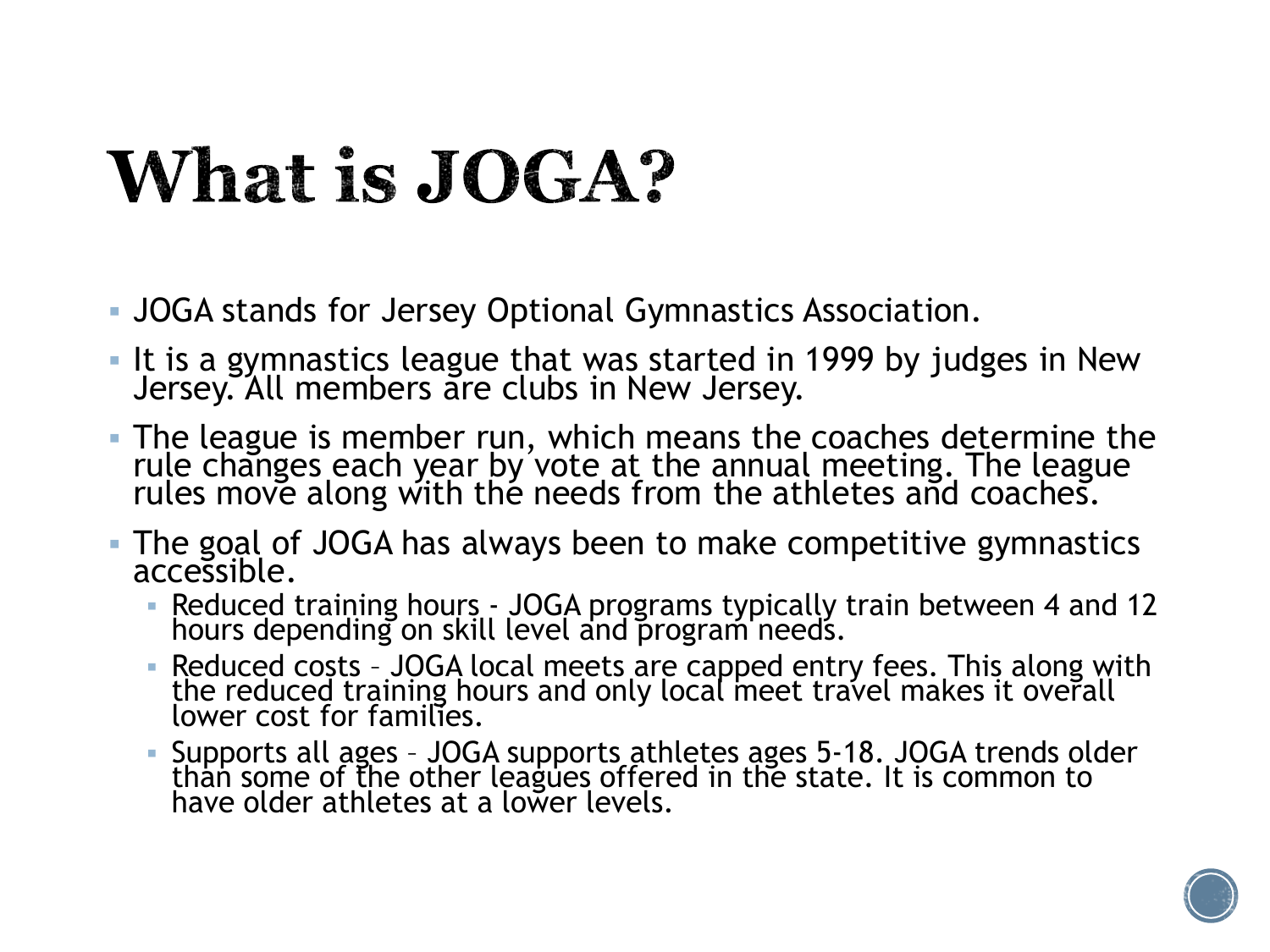## What does your customer want?

- Clubs across the State use JOGA to support the needs of their customers. The question is what customers are you loosing?
- Are athletes entering your recreation program "late" at ages 9 and 10 but have lots of talent and want to compete? JOGA is an excellent program for these athletes because there is no age to level expectations. The average JOGA athlete is 13 years.
- Are athletes on a competitive program but leaving when they hit middle or high school because the typical high training hours is too much (they want to participate in other activities with their school friends)? Many JOGA athletes do a second sport, gymnastics might be their primary sport or it might be their second sport. Don't have your high school kids train Friday night – they will quit gymnastics to be at the football games. But can't they do both? YES! Reduced training hours allows for this.
- Do you have extremely talented athletes in your rec classes but the time and financial commitment of team is too much for their families? JOGA is an excellent low time and lower cost program for those families. Local meet fees are capped at \$50 per meet!

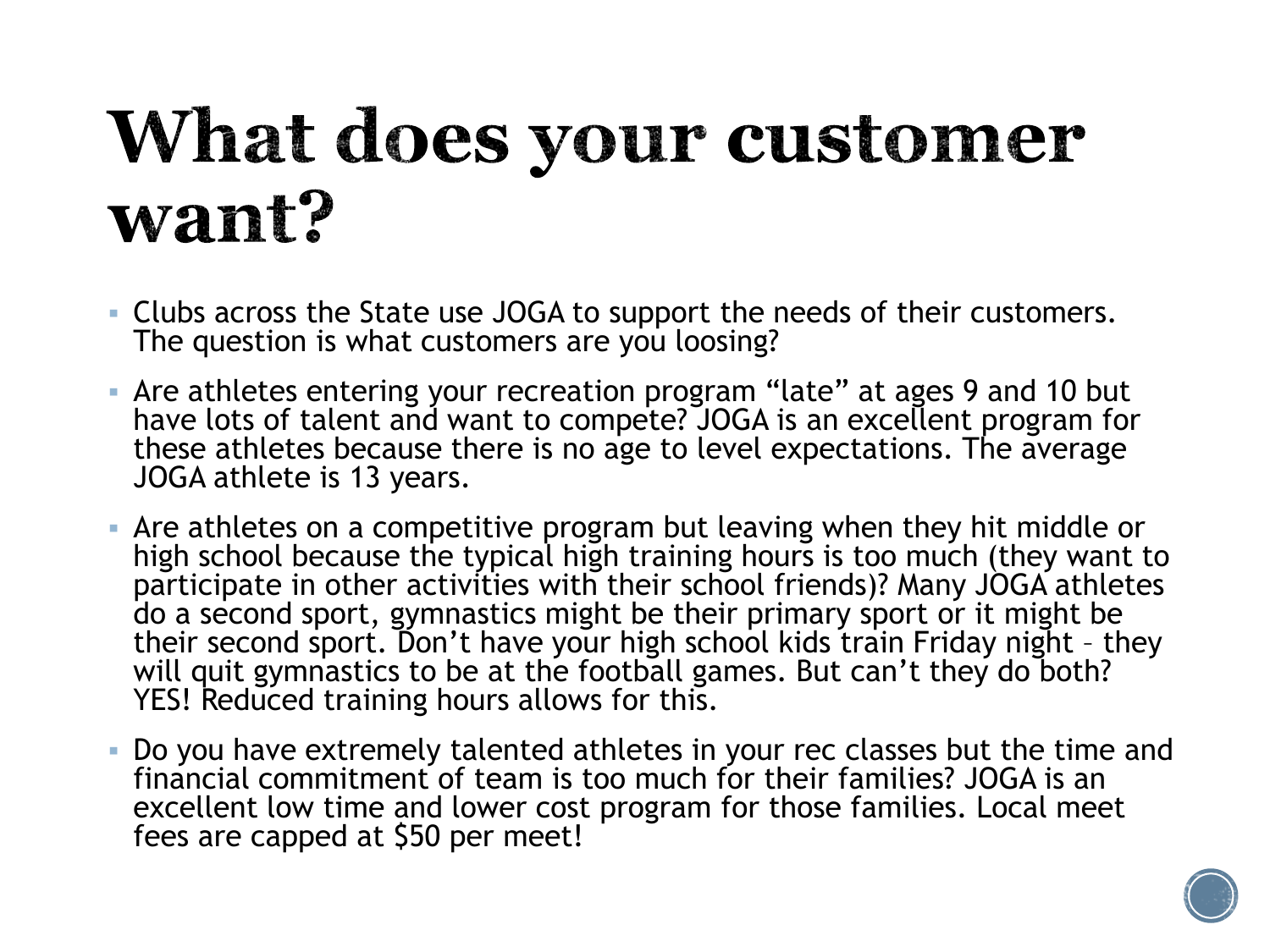# How can it fit in your club's team offerings?

- JOGA is used by clubs across the state of NJ in a few different ways.
- JOGA as the only option: There are clubs who have run JOGA only team programs for many years. These JOGA only programs have athletes of all ages, and typically start competing at younger ages into JOGA 7 or JOGA 8 straight from classes.
- JOGA and USAG: For clubs who have USAG and JOGA, typically the athletes are split based on commitment level and age. It is not very common for athletes to enter USAG at older ages (age 9 and up) but this is typical for JOGA, so the combination of the two programs can fit well. Also, the increased training hours of USAG can cause athletes (especially high school) to quit. If the club has JOGA as an option, those athletes find great success and joy after USAG!
- JOGA and XCEL: Since XCEL is also intended to be a low training hours program most clubs think that if they have XCEL they don't need JOGA. However, the skill level and the ages of the kids are not similar in these two programs. JOGA offers levels at higher skill levels than XCEL. Clubs use a combination of XCEL (at low skill levels) and JOGA (at high skill levels) to fit the needs of their low training hour members. JOGA has 4 levels at a full twist or higher, XCEL has 1.

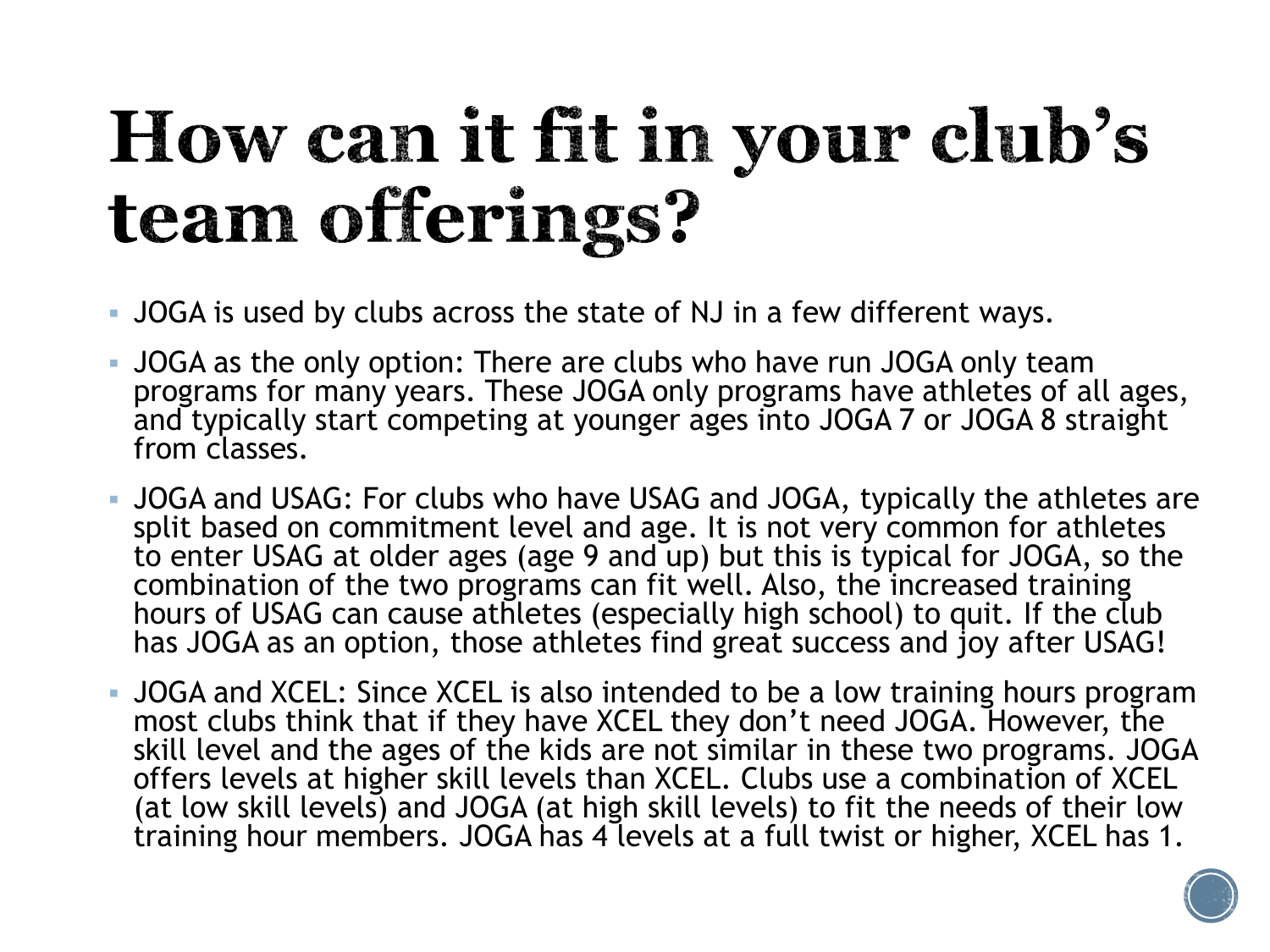# What level are my athletes?

- JOGA levels start at JOGA 8 (lowest skill level) through JOGA 1 (highest skill level).
- The chart below shows an approximate conversion between JOGA Levels and other leagues.
- JOGA has forced mobility rules but no minimum mobility rule. Force mobility requires athletes who scored higher than their peers to move up a level or two the next season. Athletes can be placed at a higher skill level at any time.

| <b>USAG WAG</b> | <b>USAG XCEL</b>           | <b>USAIGC</b>            | <b>JOGA</b>       |
|-----------------|----------------------------|--------------------------|-------------------|
| Level 2         | <b>Bronze</b>              | Copper 1                 | JOGA 8            |
| Level 3         | Silver                     | Copper 2                 | <b>JOGA 7</b>     |
| Level 4 or 5    | Gold                       | <b>Bronze</b>            | JOGA 6 or 5       |
| Level 6 or 7    | <b>Platinum or Diamond</b> | <b>Diamond or Silver</b> | JOGA 5 or 4       |
| Level 8         | Diamond or Sapphire        | Gold                     | JOGA 3 or 2       |
| Level 9         | Sapphire                   | Platinum                 | JOGA 2 or 1       |
| Level 10        | Sapphire                   | Premier                  | JOGA <sub>1</sub> |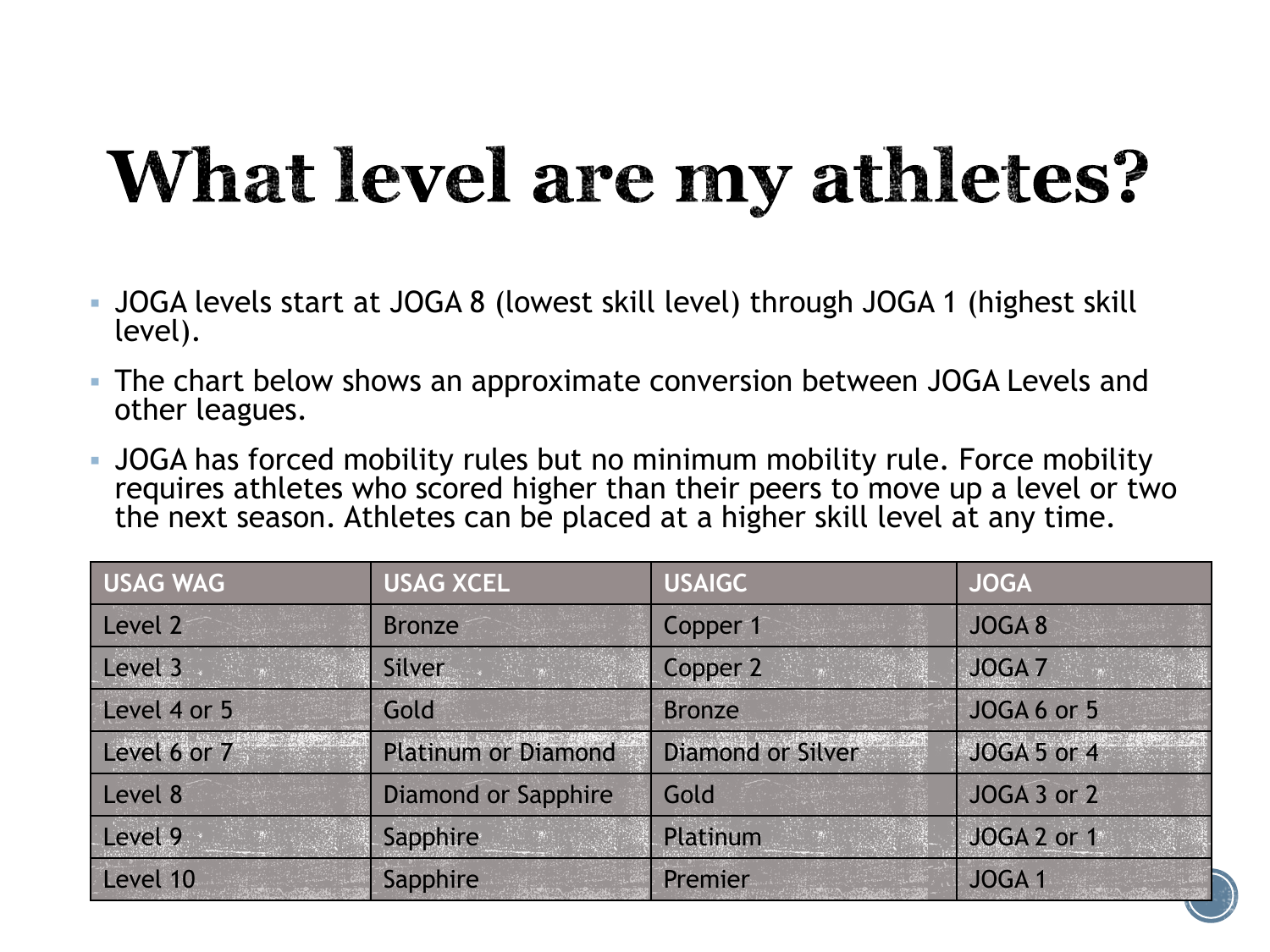

### Average Ages By Level:

| Level   | 8 |  | 5 |  |  |
|---------|---|--|---|--|--|
| Average |   |  |   |  |  |
| Age     |   |  |   |  |  |

### What about ages?

• The league supports athletes ages 5-18.

The average age for the entire league is 13 years.

• Most of our athletes are middle and high school ages. This matters because kids like to "fit in" by age at meets and have competition by age.

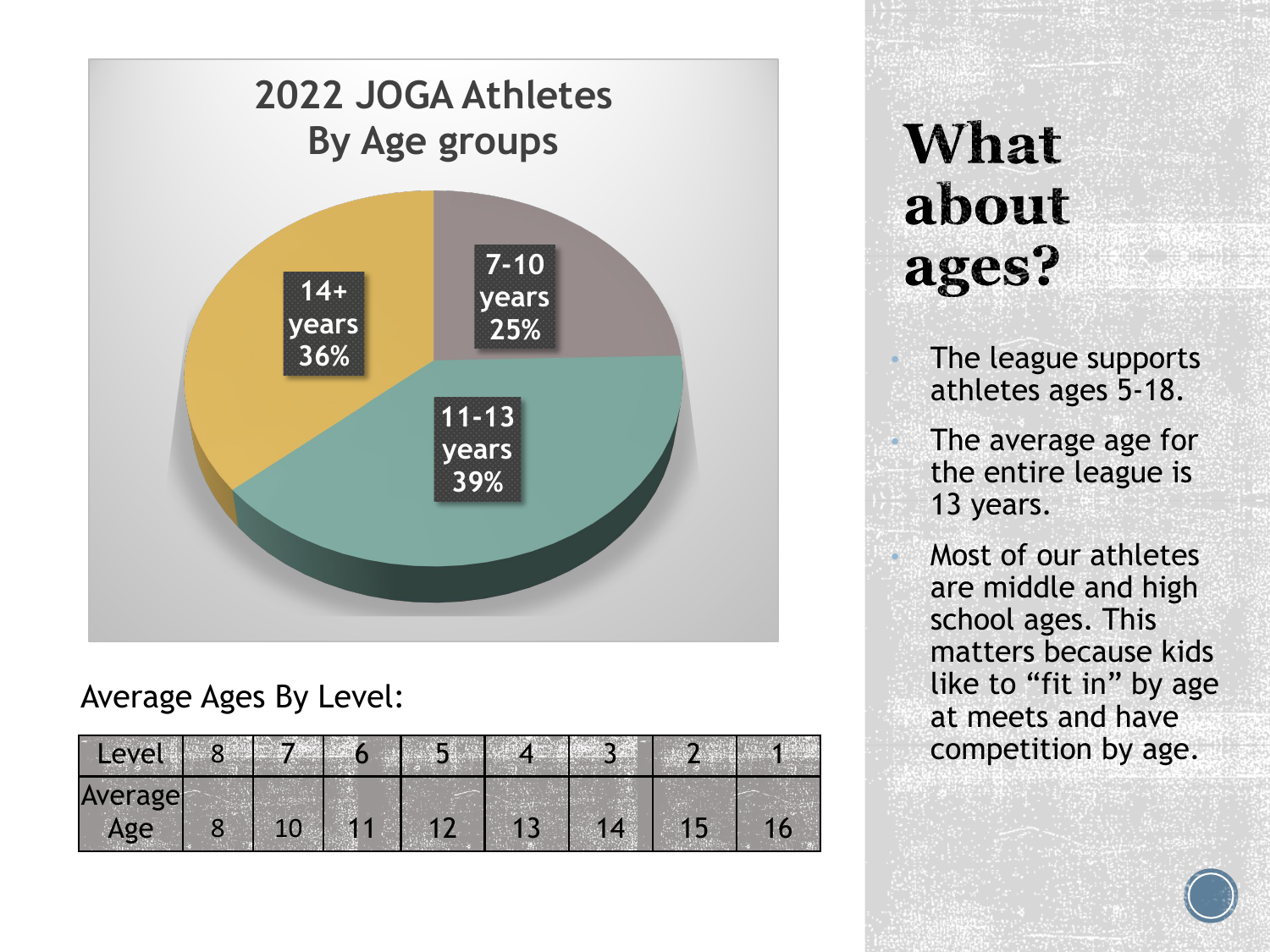## What are the rules?

- JOGA is based on the National Federation of High School (NFHS) Sports rule book. There are unique "JOGA" rules layered on top of the High School rules.
- Skill restrictions In order to differentiate the levels and prevent kids from competing in an inappropriate level we have restrictions. For example, you can't perform a giant until JOGA Level 3.
- JOGA Bonus In addition to the standard bonus in NFHS rules, there is JOGA Bonus offered to levels 5 to 1 on Bars. This bonus helps us to incentivize certain skills. At JOGA levels 1 and 2 there is JOGA Bonus on all 4 events. This differentiates the best of the best. For example, any flipping vault in a layout starts from a 10.1 in those levels.
- JOGA Level 7 has further modified rules with different event requirements and composition requirements than the levels 6-1.
- JOGA Level 8 is based on simple skills with no composition deductions. This is a level that can be competed directly from a recreational class (like USAG 2 or XCEL Bronze).
- Since we use High School rules, our athletes that do attend school in a town with high school gymnastics excel in their school programs!

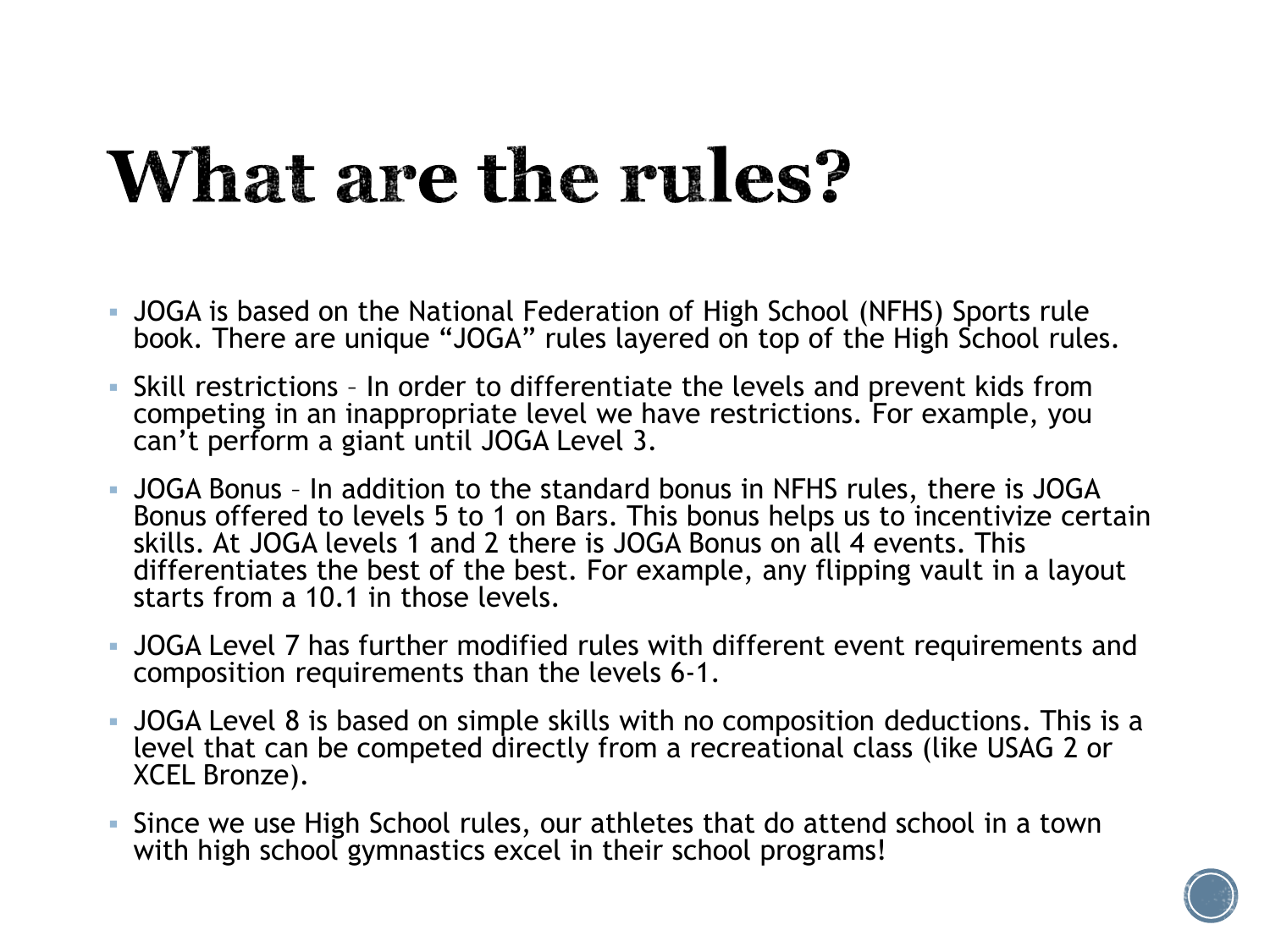### **What about scores?**

- Most JOGA Levels do NOT start from a 10.0. The requirements do NOT change from level to level and so the lower-level athletes can not achieve 10.0 starting value.
- Athletes get to truly see their scores increase year over year as a direct reflection of their hard work.
- We set our mobility and states scores so that most athletes will achieve the states score, but about 50% will be forced to move up the following season. It is common to repeat a level in JOGA (as it is common in most leagues).
- If athletes switch from a 10.0 scoring system (USAG or XCEL) to JOGA, they need to understand their new starting values are lower, but so are all the athletes at their level. We provide "cheat sheets" to help understand example starting values at each level.

#### Qualification Scores

| <b>Level</b>             | <b>States</b><br>(2x) | Mobility<br>(3x)     | <b>Skip</b><br>Level<br>(3X) |
|--------------------------|-----------------------|----------------------|------------------------------|
| 1                        | 34.5                  | 37.0<br>$(Level 1+)$ |                              |
| $\overline{2}$           | 33.0                  | 34.5                 |                              |
| $\overline{3}$           | 31.5                  | 33.0                 | 35.0                         |
| $\overline{\mathcal{A}}$ | 30.0                  | 31.5                 | 34.0                         |
| 5                        | 28.0                  | 30.0                 | 32.0                         |
| 6                        | 25.5                  | 28.0                 | 30.5                         |
| 7                        | n/a                   | n/a                  |                              |
| 8                        | n/a                   | n/a                  |                              |